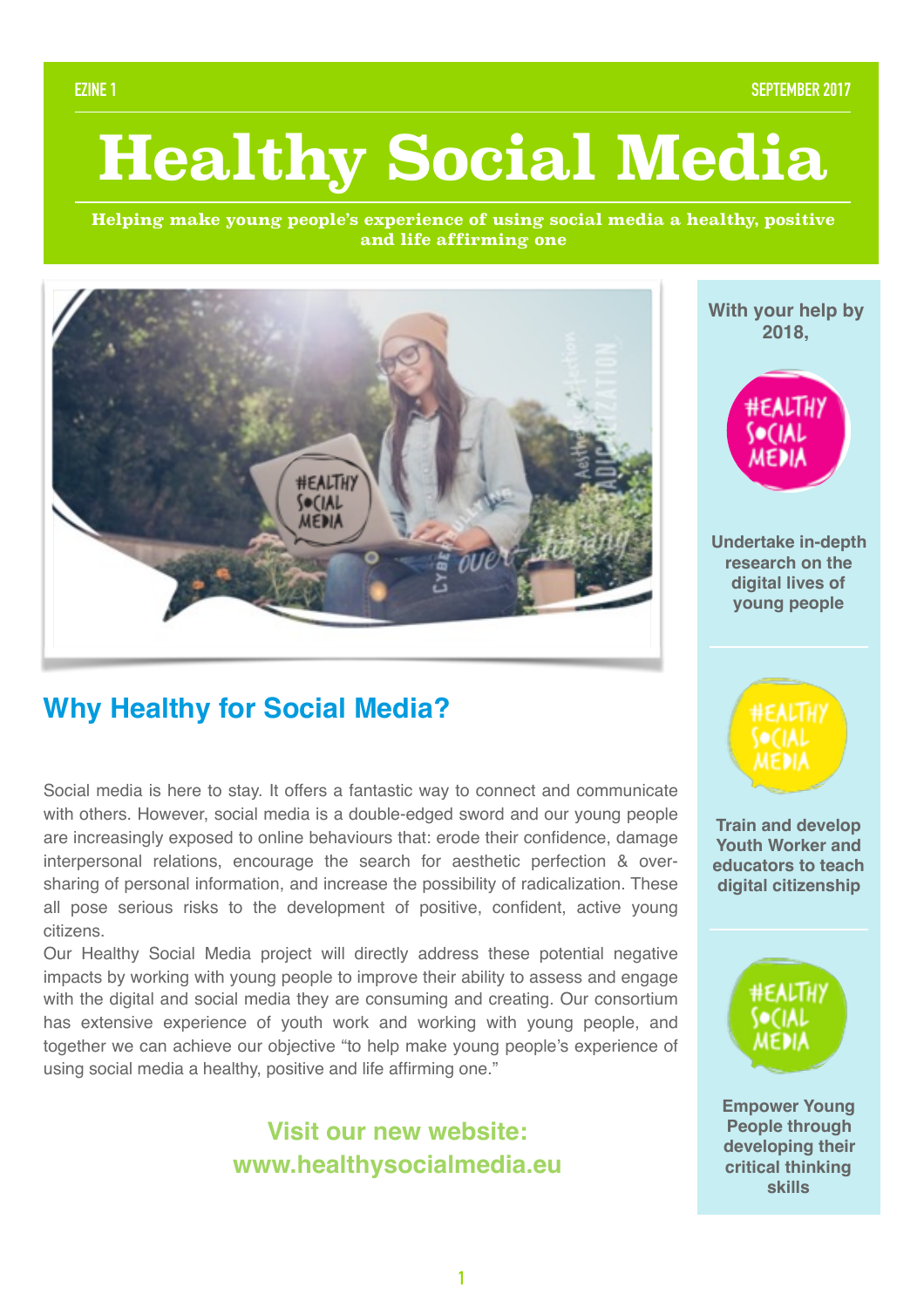#### **Seven out of ten Spanish children have a mobile phone**

[According to "The Interactive Generation in Spain.](https://publiadmin.fundaciontelefonica.com/index.php/publicaciones/add_descargas?tipo_fichero=pdf&idioma_fichero=_&title=La+Generaci%C3%B3n+Interactiva+en+Espa%C3%B1a&code=11&lang=es&file=GGII_completo.pdf)  Children and teenagers before the screens" study carried out by the professors of the Communication's Faculty (University of Navarra): 71% of teenagers use social networks with a slight predominance of girls. By age, from the age of 14 the use of social networks exceeds 80%, reaching up to 85% use at 17 years' old. Almost 40% of internet minors have their own website or have generated some web content.

Likewise, the study "Young people and [communication. The footprint of virtual" points out](http://adolescenciayjuventud.org/que-hacemos/monografias-y-estudios/ampliar.php/Id_contenido/73887/)  that young people admit to "feeling isolated and incomplete and don't know how to fill routines integrate or socialize". They value very positively the use of social networks and its advantages. Though they are aware that they can lose some of their privacy, but they assume is something normal. They have difficulties ignoring or rejecting friendships or communications requests. For a few years, a series of educational, social and health initiatives have been developed in Spain aimed to identify the problems that the excessive of Social media can generate in young generations and how we can tackle them.



## **Kick-off meeting in Belfast**

Healthy Social Media first meeting took place in June 2017. It was hosted by the project coordinator 'New Lodge Duncairn Community Health Partnership" in Belfast. A first review of the literature for the project was done the first day.

The second meeting day was focused on a revision of the partners' roles and responsibilities, going through the Needs Analysis Study (IO1), the Dissemination and Sustainability plan, building capacity for change and improved teaching of critical assessment as transverse skills set (IO2) and finally partners agreed on the development of the website and Healthy Social Media app.

Next meeting will take place in Leitrim (Ireland), October 2017.

#### **Printing workshop and focus group**

On Friday 15 of September, Momentum Consulting carried out a live screen printing workshop followed by a focus group with young people in their community (based in Ireland). Participants were asked to look at their role in the active citizenships.